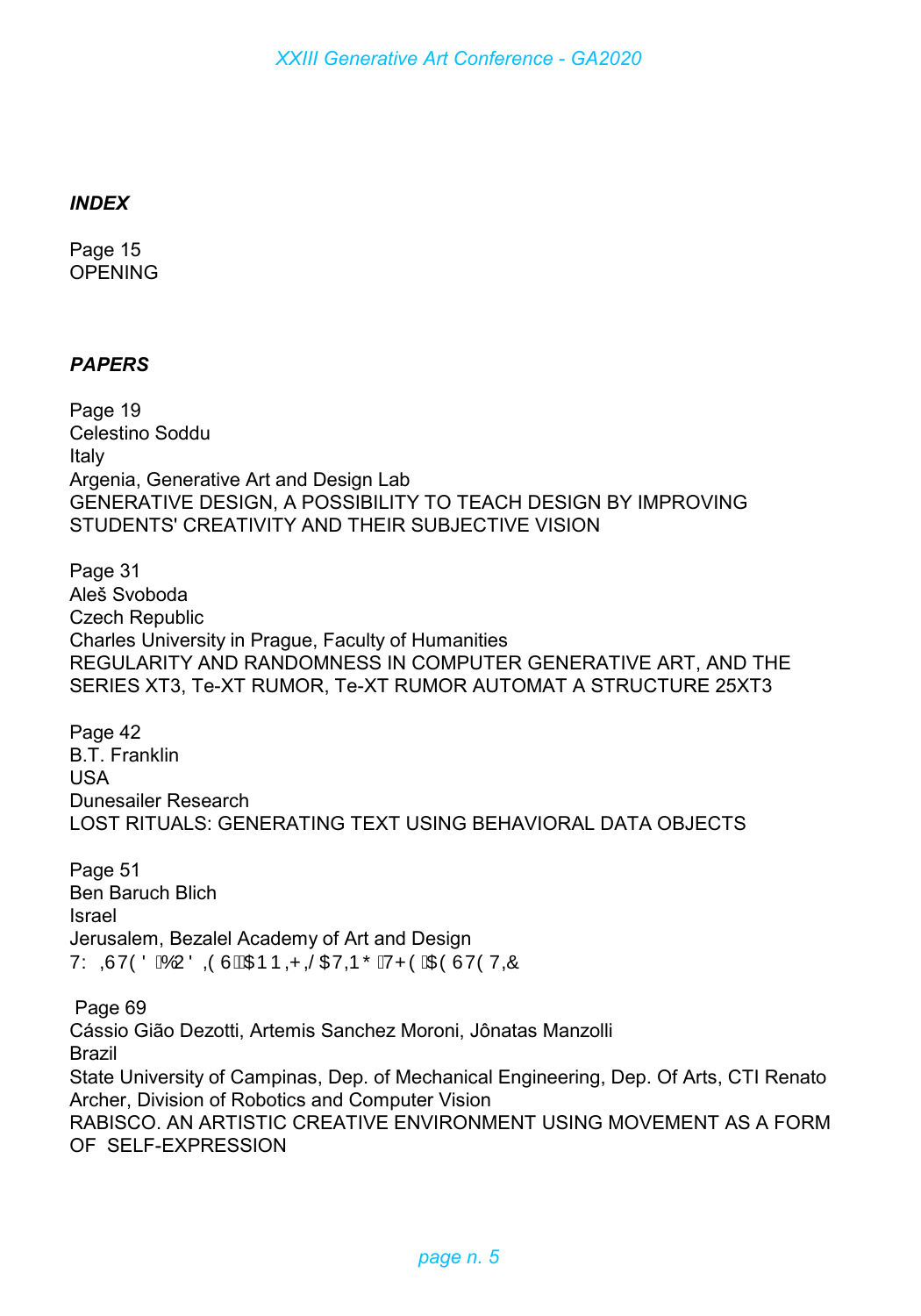Page 74 Chad Eby USA University of Kentucky, School of Art + Visual Studies WHAT STARFISH KNOW: SITUATING AUTONOMOUS SYSTEMS IN A GENERATIVE ART PRACTICE

Page 86 Christopher Fry UK University of Westminster, Westminster School of Arts, College of Design, Creative and Digital Industries CERTAINTY AND FRAGILITY: REASSESSING THE ROLE OF AUTOMATICALLY GENERATED AIDS TO THE MAKING PROCESS

Page 98 Dimitrios Gourdoukis, Stavros Vergopoulos **Greece** Aristotle University of Thessaloniki, School of Architecture BEYOND REPRESENTATION: DRAWING AS A GENERATIVE FIELD

Page 108 Dmitry Weise Russia Research Institute of Dental and Maxillofacial Surgery THE ARCHETYPES OF MENDELEEV'S PERIODIC LAW OF ELEMENTS

Page 118 Enrica Colabella Italy Generative Art & Design Lab, Argenia Ass. THE INSTANT

Page 134 Ferhan KIZILTEPE **Turkey** Eskişehir Technical University, Faculty of Architecture and Design, Department of Industrial **Design** A SHORT ESSAY ON THE MEANING OF DIFFERENTIATION IN DESIGN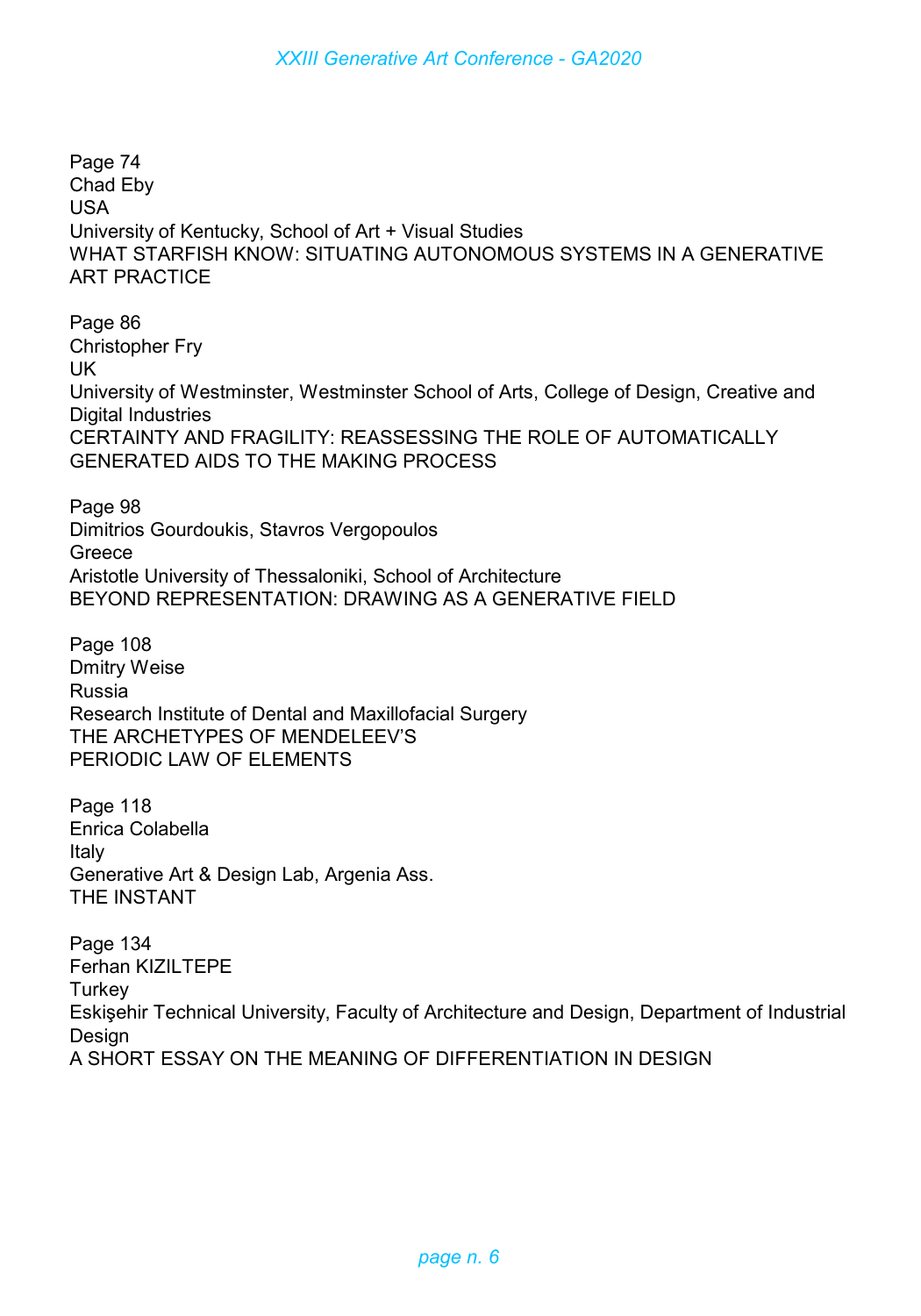*XXIII Generative Art Conference - GA2020*

Page 154 Gaëtan Robillard, Alain Lioret France INREV, AIAC Université Paris 8 ENTANGLED? FRIEDER NAKE'S PROBABILITIES VERSUS QUANTUM COMPUTING ARTISTIC RESEARCH

Page 166 Ginger L Franklin USA Independent Scholar PATTERNS OF HOME: RELIGIOUS ART AND TRADITIONAL DESIGN IN PNJABI AND AMERICAN TRUCK DECORATION

Page 171 Handan Güzelci **Turkey** İstanbul Kültür University, Department of Interior Architecture and Environmental Design A DIAGRAM BASED INTERFACE DESIGN FOR ART MUSEUM EXHIBITIONS

Page 184 Jill Shah USA The New School, Parsons School of Design GENERATIVE AND ALGORITHMIC DESIGN FOR RE-RENDERING THE HANDICRAFTS INDUSTRY

Page 192 Leonardo Solaas **Argentina** Universidad de Buenos Aires; Facultad de Arquitectura, Diseño y Urbanismo CREATIVE AUTOMATA: DREAMING ABOUT ART IN A POST-HUMAN WORLD

Page203 Mario Saltarelli with B.C. Decina and R.M.Tullio USA University of Southern California "GRAMMATICHETTA" OF PESCASSEROLI IDENTITY IN THE LEXICON, RHYTHM, WORDS, THOUGHT TO THE LIFE AND WORK OF LANFRANCO DI MARIO

Page 222 Monika Karwaszewska, Beata Oryl, Michał Garnowski Poland The Stanislaw Moniuszko Academy of Music in Gdansk ADNAAN BY JACEK GRUDZIEŃ: AN INTERMEDIA PERFORMANCE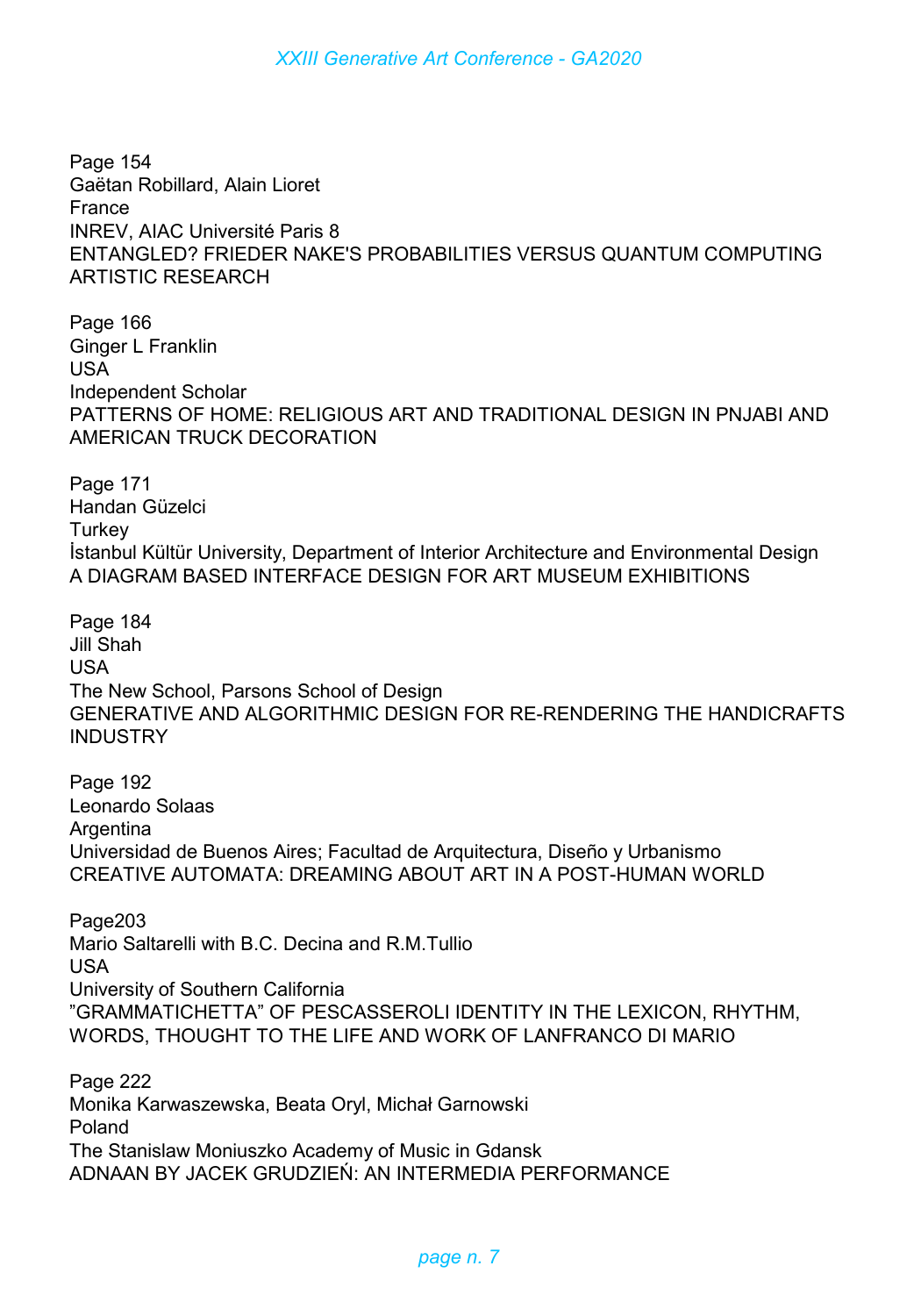Page 229 Orkan Zeynel Güzelci, Handan Güzelci $\tilde{A}$ Ò|ã $\tilde{A}$ QA  $\tilde{A}$ A $\tilde{A}$  \ \* ^ \*  $\tilde{A}$ Portugal, Turkey University of Porto, Faculty of Architecture, Digital Fabrication Laboratory; İstanbul Kültür **University** MEASURING THE ENTROPY OF MASS HOUSING PROJECTS THROUGH SPATIAL RELATIONS

Page 238 Paul G. Mezey Japan Kyoto University, Yukawa Institute for Theoretical Physics MOLECULAR ART IN EVOLUTION

Page 243 Rama C. Hoetzlein USA Florida Gulf Coast University, Digital Media Design in the Bower School of Music & The Arts NATURAL STRUCTURES THROUGH THE CONVERGENCE OF PARTICLES AND SHAPES

Page 252 RAY LC USA, Hong Kong Parsons School of Design, City University of Hong Kong REMAPPING AND REPLAY IN GENERATIVE SPACES

Page 269 Şaha ASLAN, Bensu GİRGİN **Turkey** TOBB University of Economics and Technology, Department of Interior Architecture and Env. Design FROM OBJECTS OF SENSATION TO OBJECTS OF THOUGHT: CONSTRUCTION OF THE SPACE & THE TEXT

Page 284 Sheena Deviah, Aparna Kapur India Art Director and Deputy Editor, Pratham Books BEWITCHING BOOKS: USING TECHNOLOGY TO ADD MAGIC TO PICTURE BOOKS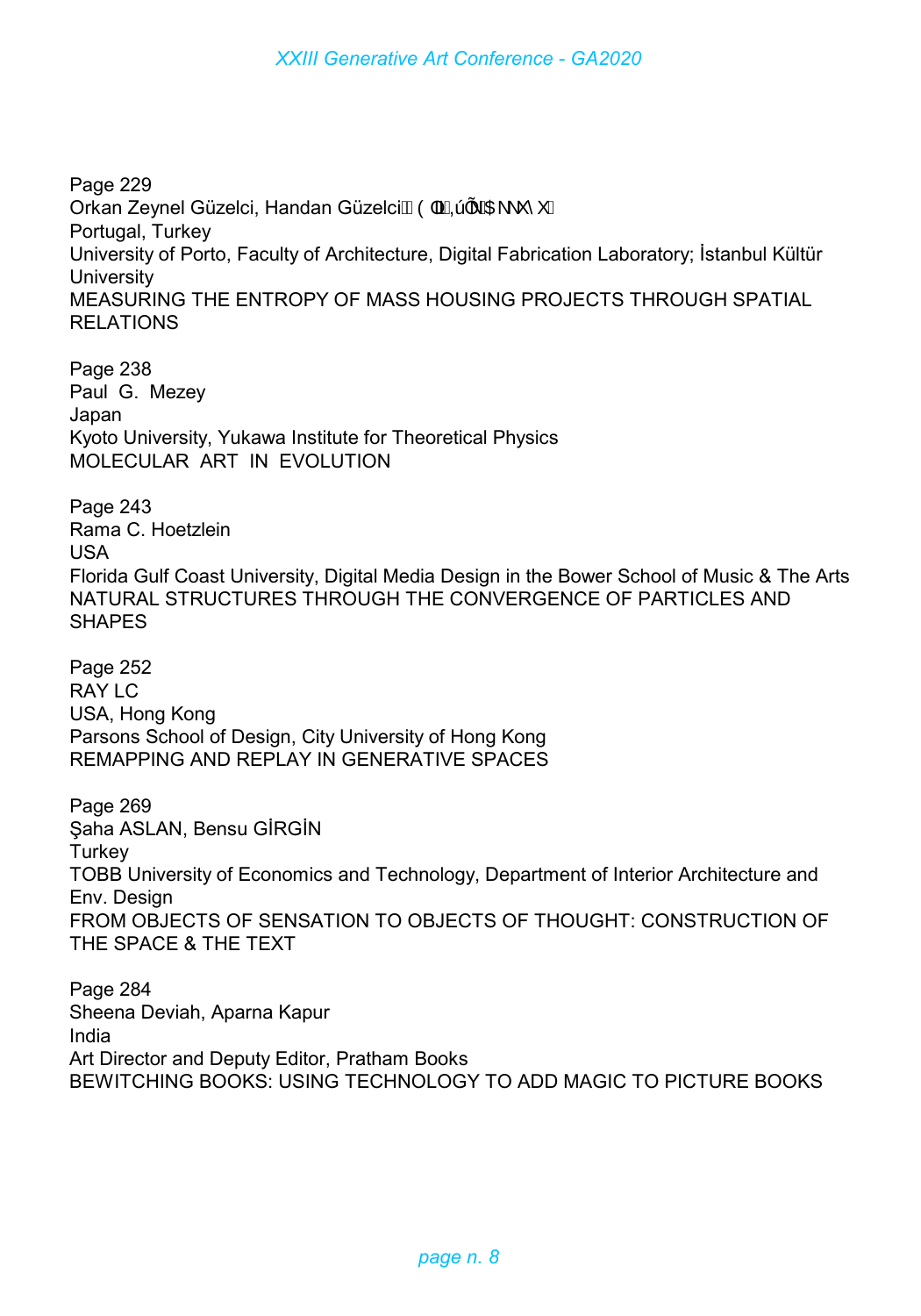Page 296 Slawomir Wojtkiewicz Poland Technical University of Bialystok, Faculty of Architecture GENERATIVE ART INSPIRATION FOR INTERIOR DESIGN APPROACH

Page 304 Tanmay Banerjee, Alain Lioret France Université Paris 8, AI-AC Lab, Team INREV re-prOCesS.iN\_(g)\_ene/Rate[roman\_opalka]: GENERATING A SEQUENCE OF NUMBERS IN A LINEAR PROGRESSION AND THE STUDY OF A SIMPLE SYSTEM IN A DIGITALLY DRY ENVIRONMENT

Page 316 Umberto Roncoroni Peru' Universidad de Lima, Faculty of Communication GENERATIVE MUSICAL MORPHING

## *ARTWORKS and PERFORMANCES*

Page 328 Amay Kataria USA artist, Chicago CENTER OF (VARYING) GRAVITY artwork (video)

Page 329 Amit Nambiar India Artist LOTUS AUDIO - VIRTUAL 3D MUSIC DRIVEN ENVIRONMENTS performance

Page 332 Angela Ferraiolo USA Sarah Lawrence College, Visual & Studio Art TWO SYNTHETIC GARDENS artwork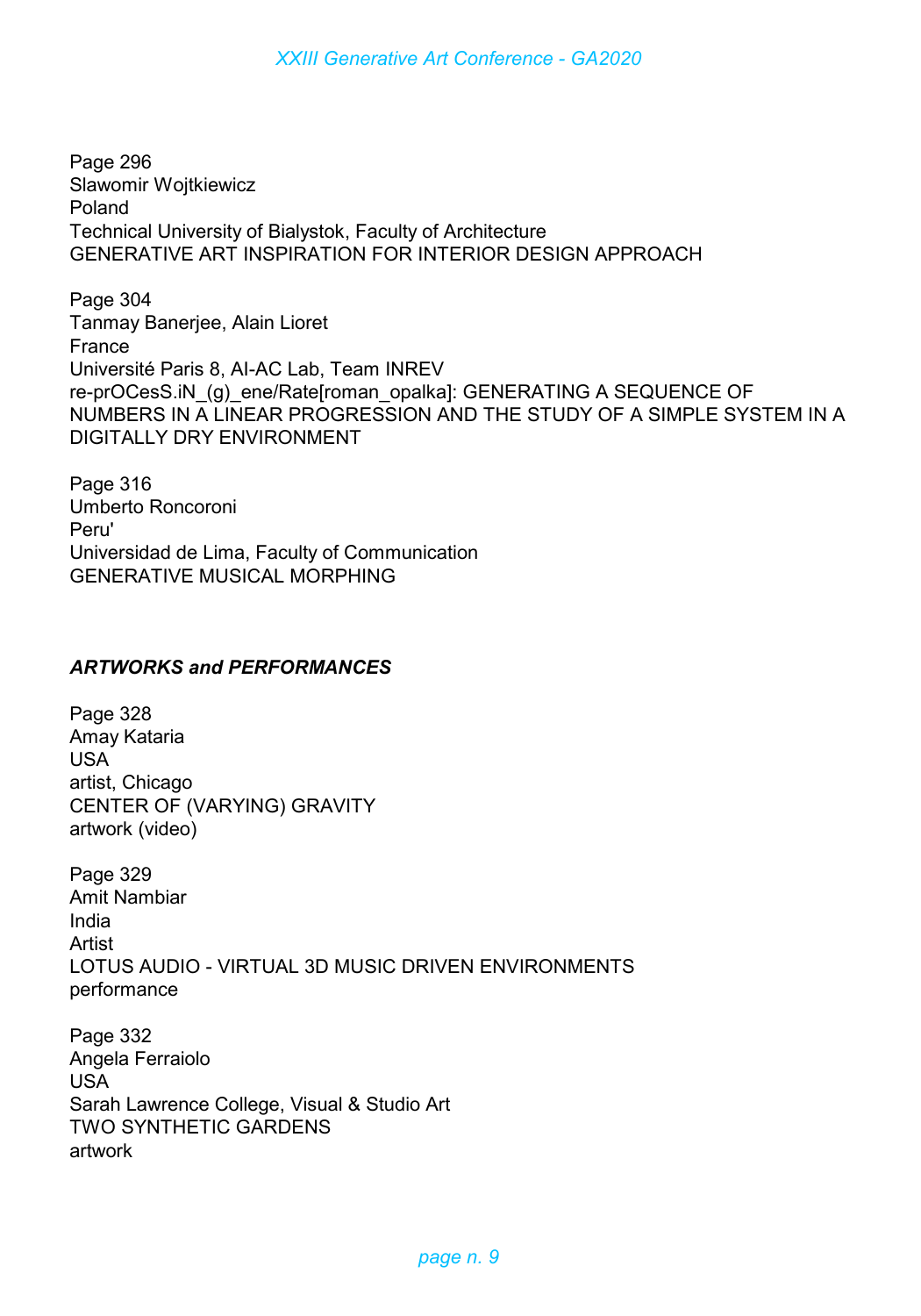Page 334 Anna Ursyn USA University of Northern Colorado A DOT artwork Page 335 Arne Eigenfeldt, Kathryn Ricketts, Simon Overstall Canada School for the Contemporary Arts, Simon Fraser University, Vancouver; Faculty of Education, University of Regina, Regina; Emily Carr University, Vancouver COMING TOGETHER: LUG installation (video) Page 353 Beata Oryl, Michał Garnowski Poland, Stanisław Moniuszko Academy of Music in Gdańsk, visual artist ADNAAN BY JACEK GRUDZIEŃ: AN INTERMEDIA PERFORMANCE Paper, performance Page 346 Celestino Soddu Italy Argenia, Generative Art and Design Lab UNIQUENESS AND TIME. GENERATIVE ART AND DESIGN, EXPLORING POETICS AND DIMENSIONS IN DIGITAL TIME artworks Page 355 Didem Yalınay with Seçkin Maden, Cemal Koray Bingöl **Turkey** İstanbul Bilgi University EDGE(S), AN INQUIRY INTO GENERATIVE NARRATIVE THROUGH ARTWORK EDGE(S) artwork (video) Page 360 Elisabeth Pellathy USA University of Alabama at Birmingham, Department of Art + Art History VISUALIZED BIRD SONGS, DISAPPEARING artwork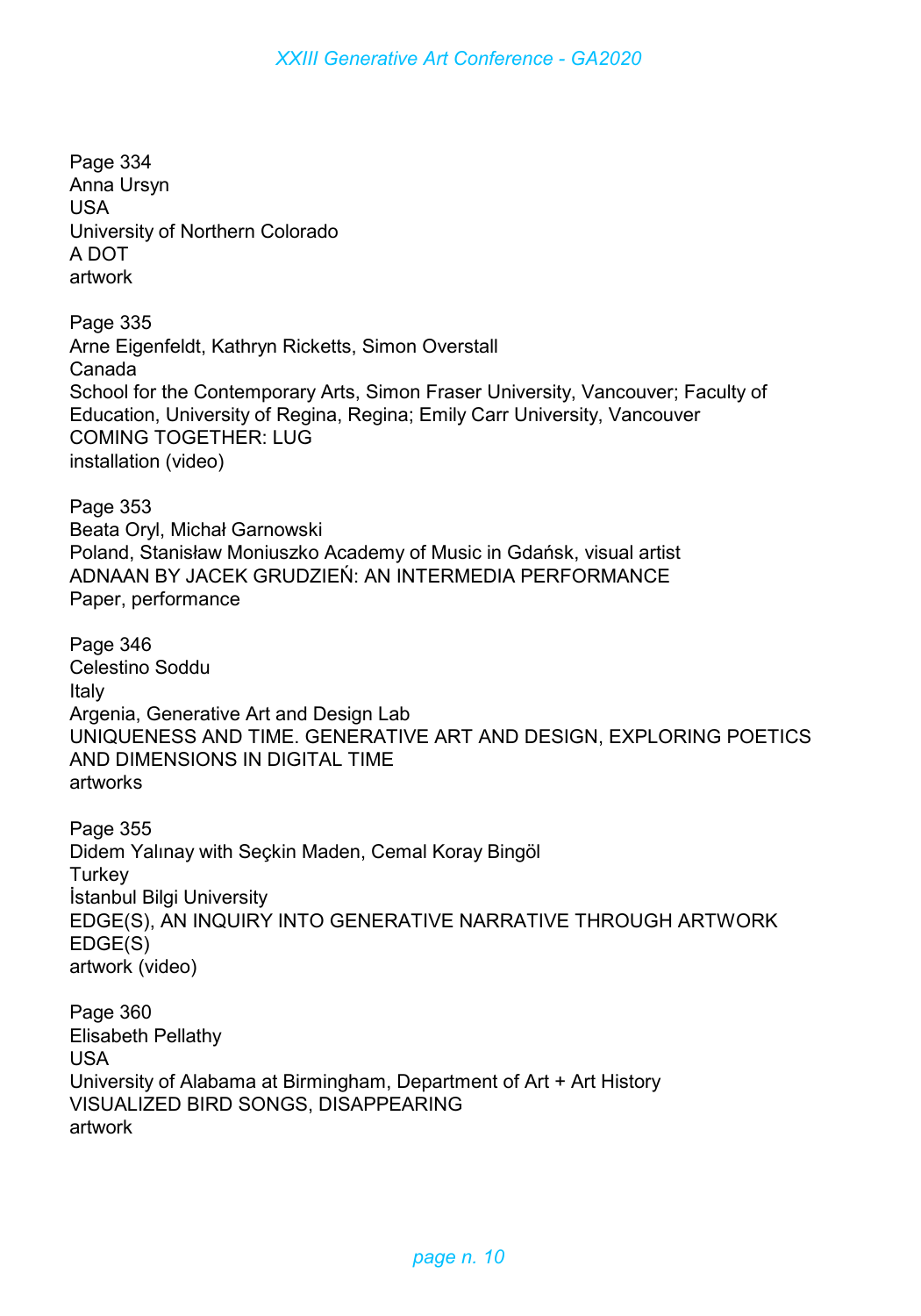Page 366 Ennio Bertrand Italy Digital Artiest IL CANTO DI CALIPSO, MONOLOGUE FOR DIGITAL MINSTREL AUTOMATON performance

Page 369 Enrica Colabella, Celestino Soddu, Nicola Baroni Italy Argenia, Generative Art and Design Lab, Conservatorio di Musica di Milano THE INSTANT PERFORMANCE performance

Page 373 Ferhan KIZILTEPE **Turkey** Eskişehir Technical University, Faculty of Architecture and Design, Department of Industrial **Design** DADA SURR artwork-video

Page 375 Fernanda Bellicieri, Hânia Cecília Pilan, Maria Lúcia Nardy Brazil Mackenzie Presbyterian University, Communication and Language, Instituto Federal de Educação, Ciência e Tecnologia São Paulo, Designer and Illustrator ULTRAVIOLENTA/ ULTRAVIOLENT performance

Page 377 Jeff Morris USA Texas A&M University, Department of Performance Studies CLOSE REEDING (NEURAL REPRISE) music performance

Page 378 Jia-Rey Chang USA University of Delaware, Department of Art and Design AI\_JAM, LIVING WONDERLAND, SKY WINDOW artwork (video)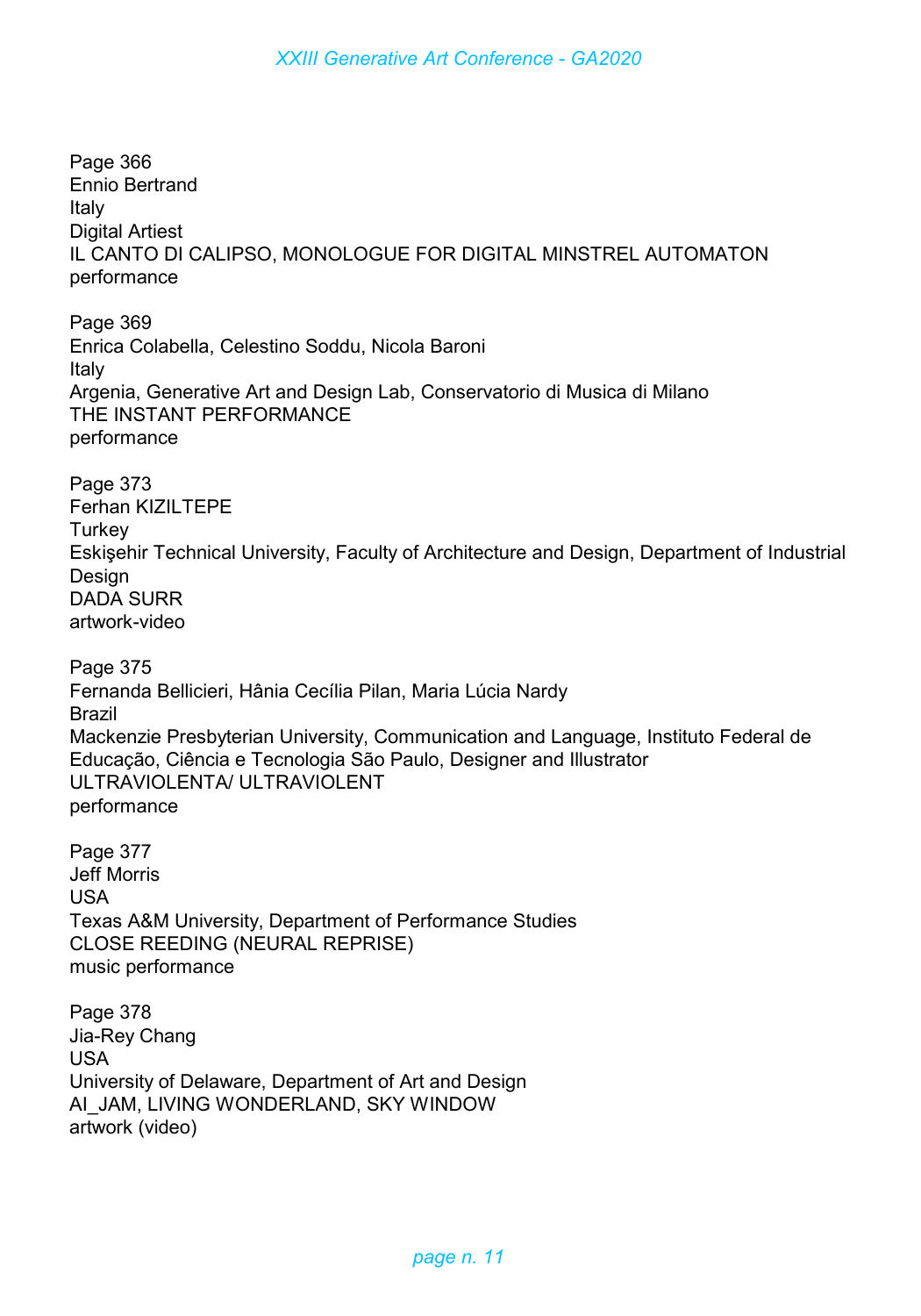Page 382 Jônatas Manzolli, Angela Duarte, Leandro Ligocki, Ana Beatriz Maia, Sarah Migliori, Laura Kimmel Brazil, Portugal, USA Brazil, UNICAMP, NICS, Music Department, Santa Marcelina Faculty, UNICAMP Symphony Orchestra, Portugal, University of Aveiro, DECA, Brazil, UNICAMP, Music Department, USA,Florida, www.laurakimmel.com CARTAS PARA AMORES DISTANTES: INTERACATION BETWEEN DISTANT **MUSICIANS** music performance

Page 390 Jônatas Manzolli, Fernanda Vieira, Isadora Conte, Daniela Cervetto Brazil, Argentina Brazil, University of Campinas, NICS, Music Department; UnicampSymphony Orchestra, CIDDIC; Projeto Retreta -Artur Nogueira, Projeto Guri; Argentina, Buenos Aires, Symphonic Wind Orchestra Music EXTENDED PRESENCEIN CUERPO CARDINAL performance

Page 396 Kerry Tunstall New Zealand University of Canterbury, Department of Electrical and Computer Engineering- High Voltage **Department** ALTERNATOR, A MOVING IMAGE ARTWORK INCLUDING SOUND artwork (video)

Page 398 Mark Zanter USA Marshall University, School of Music CYBERPUNK BEGINNINGS: SOS performance

Page 402 Matteo Pellegrini Italy DigitlArt&CAM software developerV-ART artwork-video